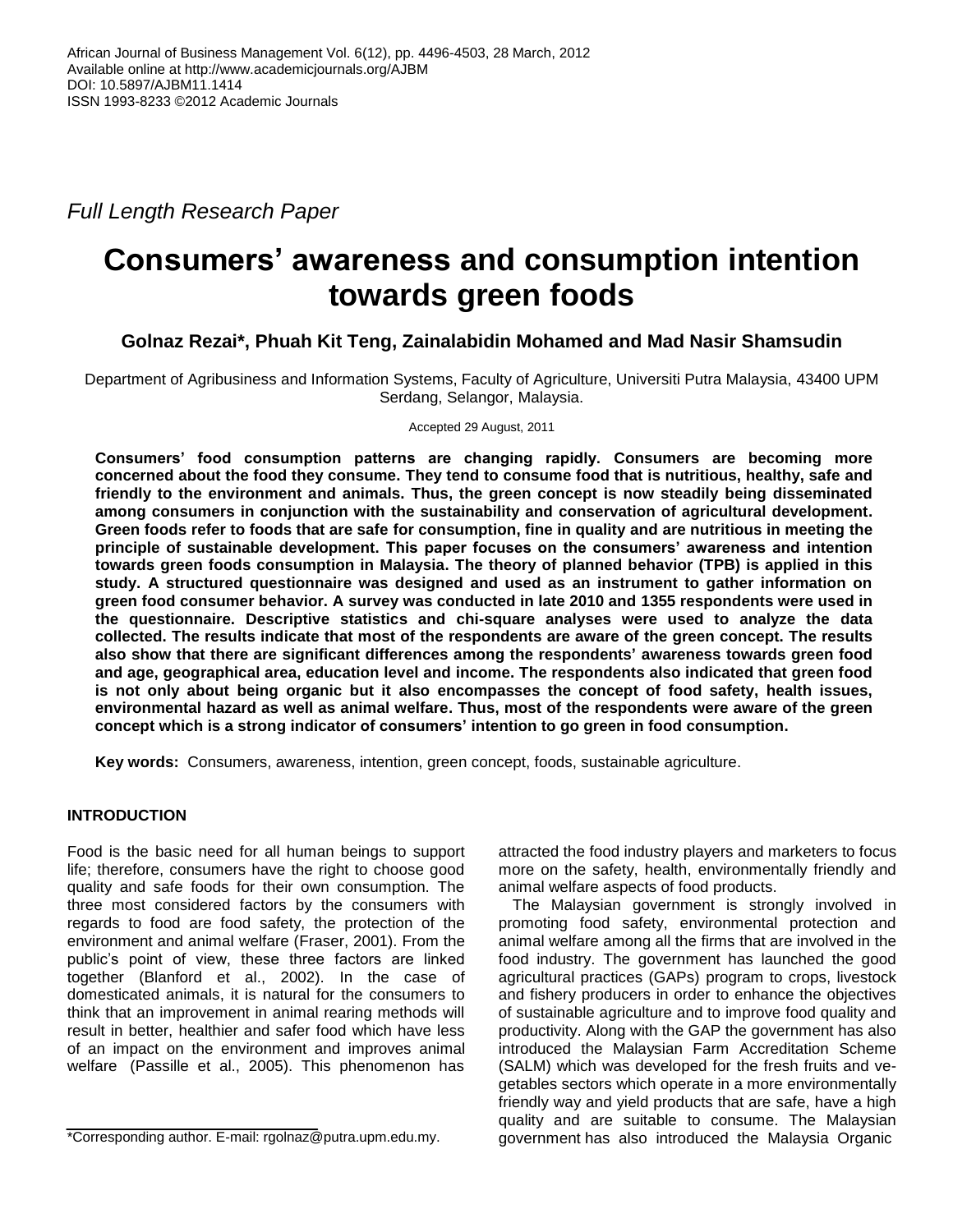Scheme (SOM) which provides guidelines on the production, processing, labeling and marketing of plant based organically produced foods which is in accordance to Malaysian Standards (Golnaz et al., 2011). These schemes will provide benefits to the consumers, producers, workers and to the environment. Since synthetic fertilizers and pesticides are prohibited from being used under the organic farm system, environmental pollution and the incidental poisoning of farm workers is minimized. Besides focusing on vegetable and fruit production, the Malaysian government is also concerned with the green concept among livestock and fishery producers and processors. Thus as early as the 1980s the government introduced the Good Animal Husbandry Practices (GAHP) and Veterinary Health Mark (VHM) for animal products and the Aquaculture Farm Accreditation Scheme for aquaculture produce. Therefore, most farmers in Malaysia are already aware of sustainable agriculture and good practices in the production of food products. The question is, do farmers in general care about the green concept when performing their production practices? Unless there is pressure from consumer groups the green concept will not be successful in Malaysia.

In current times, as Malaysia moves towards becoming a developed country where more of her population is educated, the more the country will be concerned with the environment, food safety and animal welfare. Malaysians are therefore becoming more willing to purchase higher quality, healthy and safe foods. The changing trend in food consumption has put a lot of pressure on food producers to follow the rules and regulations and to obtain accreditation certification from respective certification issuing agencies. Thus, it is timely for profit driven firms to adopt green production, processing and marketing in their businesses. This is to satisfy consumers' needs and wants and build long term profitable relationships with its consumers (Tan and Lau, 2010). Thus, green marketing is one of the major trends in modern agribusiness. Besides fulfilling consumers" wants, needs and desires, it also preserves the natural environment and provides benefits to society in a more sustainable way (Welford, 2000).

Although, some companies have already adopted green marketing, they have encountered a number of challenges which includes the variability of demand, unfavorable consumer perceptions of green products and high costs invested in developing green products (Gurau et al., 2005). As a result, it is important for the food industries to understand consumers' behavior, level of awareness, perception and intention towards green food consumption.

# **LITERATURE REVIEW**

Green food consumers are now steadily increasing all

over world. Green foods refer to foods that are safe to be consumed, of fine quality, nutritious, concerned with animal welfare and are healthy, and which are produced under the principle of sustainable development (Liu, 2003). Green foods consist of two groups. The first group of green foods allows for the use of a certain limit of chemicals but the second group refers to organic foods. Therefore, the first group lays a good foundation to develop the second group. Consumers consume green foods or green products when their needs and wants for quality, availability, convenience, performance, and affordability are met and when consumers realize that green foods and products can help to solve environment problems (Ottman, 1999).

Food consumption patterns in Malaysia have changed due to the rapid expansion of the economy over the past two decades with an economic growth rate of around 6% per year since 2000. Moreover, this has resulted in the rapid growth of the agricultural food industry and in the demand for agricultural products. Rapid growth in income per person among Malaysians and relatively high population growth has changed the consumer preferences of food choice toward a more healthy and nutritious lifestyle. Consumers now have stronger purchasing power and more choice when purchasing and consuming food. Therefore, more people demand healthier, safer, hygienic, environmentally friendly and higher quality foods (Abdul, 2009). In Malaysia, consumers have a low level of importance on food safety concerns but they have a higher level of health consciousness (Shaharudin et al., 2010). Abdul (2009) found that in Malaysia, consumers who are concerned about their health and the environment will most likely have a positive attitude towards green foods.

There are some green stores in Malaysia that promote green food and technology, environmentally friendly products and services, and which at the same time also makes consumers to be aware of the green concept. For example, the Justlife Group Sdn. Bhd. which is an organic retail franchise that promotes green products, recycling activities and tries to work with nature in sustainable development. Another example is the Ecogreen Organic Shop which began operating in 1997 and runs an organic product shop, organic café and organic restaurants. They promote organic foods that are benefit our health and long term sustainability. The Body Shop is another example of an agri-based beauty shop where by the products they sell is not tested on animals. They are against animal testing in the cosmetic industry and they use natural materials. The body shop also tried to reduce the impact it has on the environment by introducing plastic bottles which are made from 100% recycled materials, by replacing all carrier bags with 100% recycled organically grown cotton and increased the recycled content of gift packaging.

In Malaysia, food safety remains one of the major issues that are faced by the food industry (Euromonitor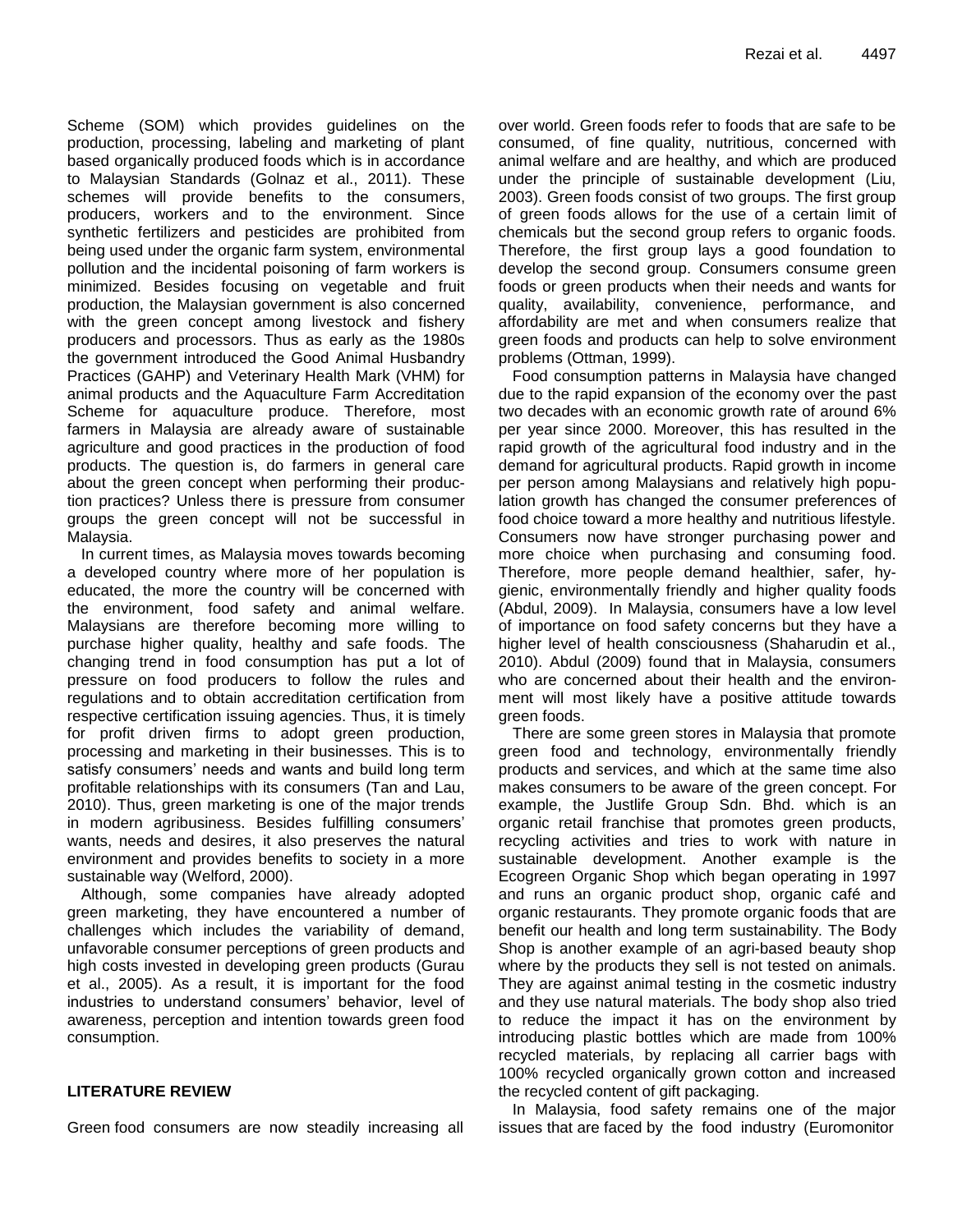International, 2004). Food poisoning incidents in Malaysia are increasing, although various attempts to tackle these incidents have been made by the Malaysian government through its National Food Safety policy (Ministry of Health, 2001). Recently, consumers have become more concerned with food safety, food poisoning and food contamination. There was one case which happened in early 1987 when Singapore rejected the import of vegetables from Malaysia due to its high dithiocarbarnate residue content (Ooi, 1992). Furthermore, in April 2008, the Malaysian government "self banned" the export of its seafood industry to the European Union (EU) because the EU found out that some companies did not meet the health standards and practices set by the EU.

They found out that the ship that was used for the transportation lacked hygiene facilities such as hand washing basins, toilets and damaged and rusting equipment such as freezing trays (CHT, 2008) were being used on board. In 2004, Malaysia first discovered the outbreak of the bird flu variant H5N1. About 200 chickens, ducks and other birds in one village were killed and the Malaysian economy was devastated due to the outbreak of avian influenza (Gustri, 2004). During September 1998, there was the emergence of the zoonotic virus, which is also known as Nipah virus Infection (NIV) in Malaysia, which is transmitted from animals to humans. Almost 900,000 pigs were killed in the three affected states and the transport of pigs within the country was banned to prevent the spread of the virus (Mike, 2001).

Developing countries like Malaysia are facing great challenges in sustainable development. Deforestation, water quality, household waste and industry waste are some of the reasons that cause environmental deterioration. The Malaysian Ministry of housing and local government (2008) reported that solid waste consist of household waste (36.5%) paper (27%), plastic (16.4%), steel (3.9%), glass (3.7%) and others (12.5%). Every day, over 15,000 tons of rubbish is produced in the country. The sources of air pollution come from industries (including power stations), motor vehicles and open burning activities (Department of Environment, 2006). In 2009, the Department of Environment (DOE) found 20,702 water polluted sites. These include manufacturing industries (47.15%), sewage treatment plants (46.74%), animal farms (3.72%) and agro-based industries (2.39%). Therefore, there is a need for Malaysian consumers to shift towards a more sustainable consumption pattern. Consumers also tend to link animal welfare issues with environmental sustainability, food safety, food quality and health. This appears to be the reason why consumers want to purchase green foods or green products (Grunet et al., 2004).

Green purchasing behaviors are different from country to country. Although, green products exist in Malaysia, the concept of green is still very new to the Malaysian. The market for green products in Malaysia is at the beginning of its development. Since Malaysia is a multi

racial and cultural society it is inevitable for green producers to understand their potential consumers well. Thus, the objective of the study is to investigate Malaysian awareness towards the green concept, green food and their intention to purchase such products given all the advantages of such products in developing sustainable agriculture, the conservation of natural resources and environmentally friendly production processes.

## **MATERIALS AND METHODS**

#### **Conceptual framework**

The theory of planned behavior (TPB) as proposed by Ajzen (2002) is a leading framework in the literature which is used in this study to examine Malaysian consumers' behavior. The theory of planned behavior provides a framework that is used to investigate the factors that can influence consumers' behavioral choices. It postulates that there are three independent determinants of behavioral intention which are attitude, subjective norms and perceived behavioral control. Intention is an indicator of the extent to which consumers are willing to try something and how much effort they are willing to put into a particular behavior. Therefore, the stronger the intention of an individual to perform a particular behavior, the greater the likelihood of a particular behavior being performed (Ajzen, 1991).

In this study, TPB was used to assess the attitude of consumers' towards a particular behavior, the subjective norms and the perceived behavioral control to determine the consumers' intention to purchase green foods. TPB postulates that the attitudes of consumers towards consuming green foods are made up of their belief and awareness towards the concept of green foods. Consumers" attitudes and their buying behavior may also be based on external factors such as their socio demographic profiles and backgrounds like their age, education level, gender, income, religious status, knowledge, information and exposure to advertisements. All these factors contribute to the consumers" confidence and trust towards consuming green foods which leads to the consumers adopting a positive attitude.

In addition, the subjective norms which were considered in this study includes details of the consumers' parents and close friends, as well as the opinions of the government, environmentalists, lecturers and the changing lifestyles in the community as their society becomes more affluent and educated as this could also influence consumers" behavior towards their purchasing decisions concerning food products. What is more, consumers' are more likely to perform a particular behavior when they feel that they can control the activity they are performing and they prevent themselves from carrying out a particular behavior which they feel they have no control over. There are many control factors which may inhibit consumers from performing a particular behavior such as food safety, environmental friendliness, health consciousness and animal welfare. Therefore, the stronger the intention of consumers to consume green foods, the greater the likelihood that a particular behavior will be performed.

#### **Research hypotheses**

Food consumption patterns are different from country to country. Consumers" lifestyles have changed due to a faster changing world and the rapid growth of the economy through increasing consumer consumption worldwide. Based on previous studies, the following hypotheses referring to the awareness towards the green concept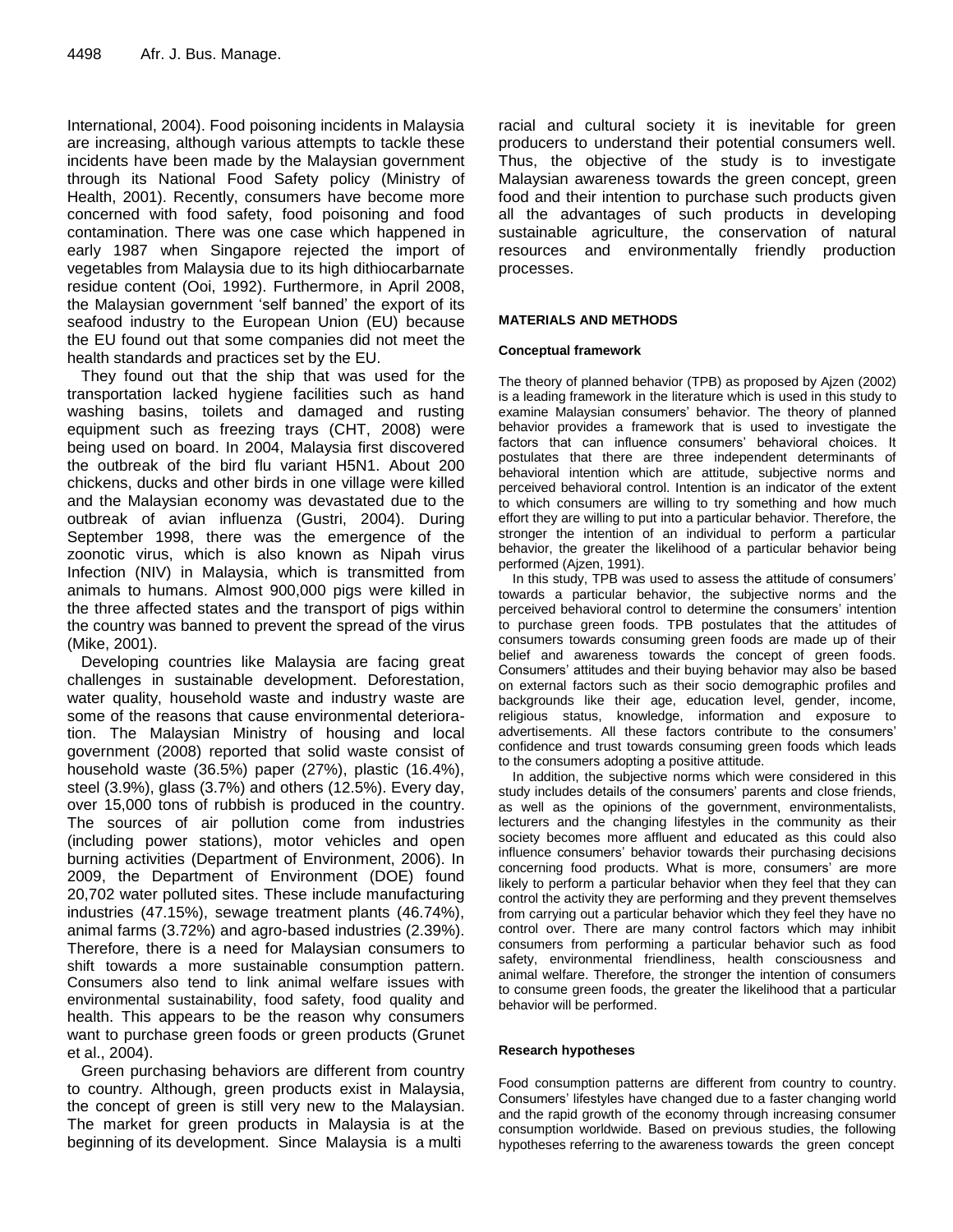

**Figure 1.**The conceptual framework of TPB applied to green food consumption among Malaysian consumers. Source: An adapted and modified model from Ajzen (2002).

and the intention to consume green foods were proposed (Figure 1).

**H1:** There is no significant relationship between the sociodemographic factors such as gender, area, age, ethnic group, education level, lifestyle and income with the consumers' awareness towards the green concept.

**H2:** There is no significant relationship between the sociodemographic factors such as gender, area, age, ethnic group, education level, lifestyle and income with the consumers' intention towards green foods consumption.

#### **Sample and questionnaire**

A randomized sample was made where 1355 respondents were interviewed via structured questionnaires to test their awareness and perception towards green food consumption. A pilot study was carried out for this study to ensure the questionnaire was acceptable and easily understood by the respondents. Supermarkets such as Cold storage, Jusco, Tesco, Giant and Carrefour were chosen from each state because supermarkets are the most appropriate places to collect data since most green food products are widely available there and consumers from all walks of life shop at supermarkets. The questionnaire was divided into three sections and contained straight forward questions. The questions were measured using a seven point Likert scale.

The first section of the questionnaire talked about the respondents" awareness and knowledge towards green foods. Here, openended questions were used. Intention was measured by asking statements like "I intend to purchase green foods in the near future". Finally, the last section asked for the socio-demographics information such as gender, ethnic group, the state of origin, area, marital status, age, household size, education level, income and lifestyle.

#### **Method of analysis**

The data collected was analyzed using SPSS 16.0. To accomplish the objective of this study, a reliability analysis (Cronbach"s alpha)

was performed and descriptive statistics were given. Since the objective of the study is to investigate Malaysians" awareness of the green concept and green food and their intention to purchase green foods, chi-square tests of independence were used in order to examine the extent to which the selected socio-demographic characteristics created and influenced the respondents' awareness and intention towards green food consumption.

### **RESULTS**

The Cronbach"s alpha value, which was retrieved from the reliability analysis for attitude and intention, subjective norms, perceived behavioral control and intentional questions, was 0.946. This high value shows that there was consistency among the theory of planned behavioral items and one can conclude that the model is fit for conducting this study.

#### **Socio-demographic information**

A descriptive analysis is use to describe the population and the results of the socio-demographic profile of the respondents of this study. The data values such as the demographic profiles include age, income level, education level, gender, race, residential area, marital status and household size, all of which are analyzed using a descriptive analysis. By using a descriptive analysis, a frequency distribution clearly shows how the data values such as the demography which includes the respondents' gender, area, age, income, ethnic group, education level and lifestyle can affect the variables in this research.

In this study, most of the respondents are females 728 (53.7%) as compared to male 627 (46.3%). As can be seen in Table 1, the majority of the respondents are Malays (57.1%), followed by Chinese (30.6%) and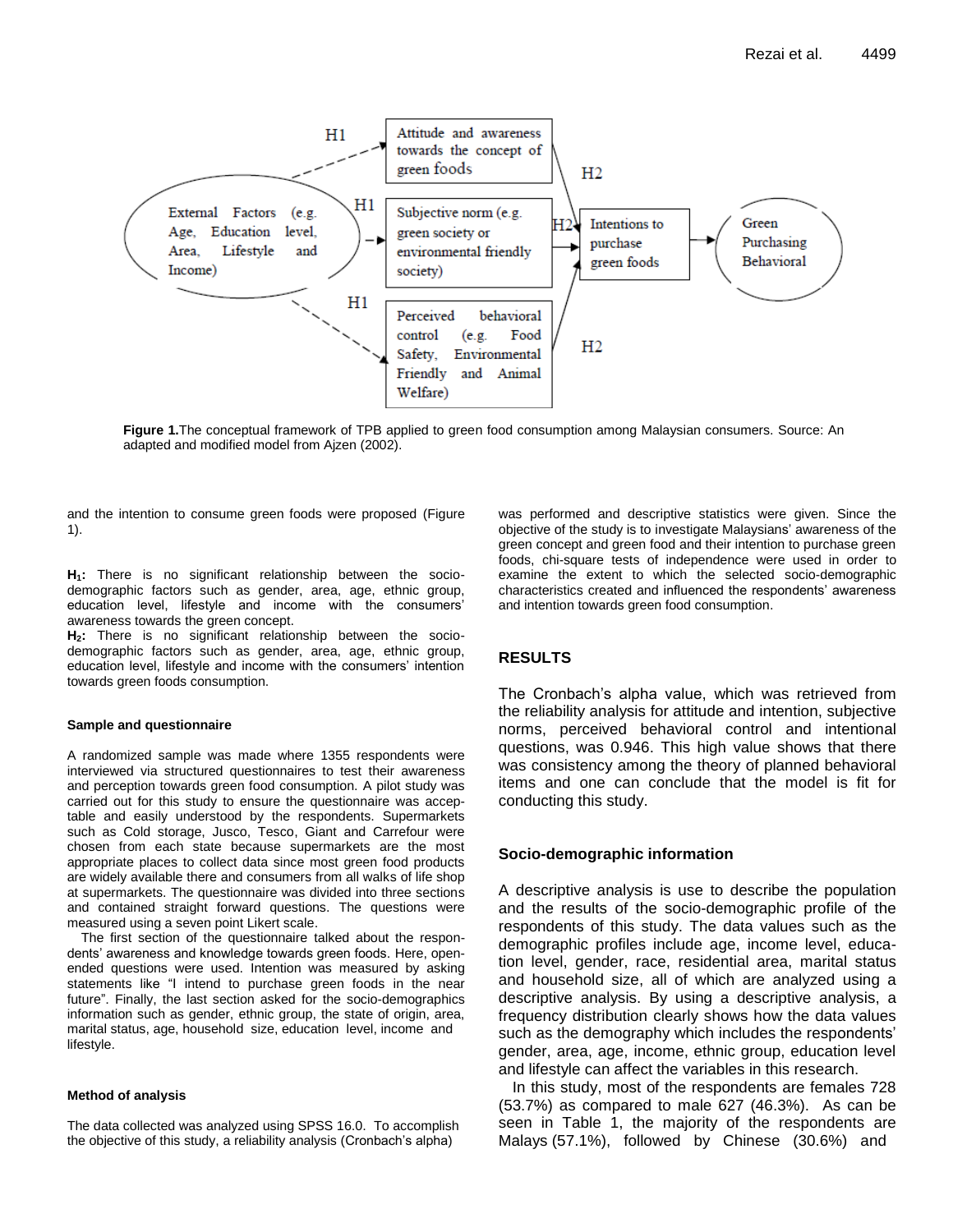**Table 1.** Socio demographic profile of the respondents (n = 1,355).

| Characteristic        |            |                        |            |
|-----------------------|------------|------------------------|------------|
| Gender                | Percentage | <b>Education level</b> | Percentage |
| Male                  | 46.3       | Never been to school   | 1.5        |
| Female                | 53.7       | Primary school         | 2.9        |
|                       |            | Secondary school       | 11.4       |
| Ethnic (Race)         |            | Diploma                | 25.5       |
| Malay                 | 57.1       | Bachelor               | 45.8       |
| Chinese               | 30.6       | Master                 | 10.0       |
| Indian                | 12.3       | Ph.D                   | 3.1        |
| Area                  |            | Income                 |            |
| Urban                 | 72.0       | <b>Below 1500</b>      | 9.3        |
| Suburb                | 28.0       | 1501-3000              | 34.5       |
|                       |            | 3001-4500              | 42.4       |
| <b>Marital status</b> |            | 4501-6000              | 7.3        |
| Single                | 39.3       | Above 6001             | 6.4        |
| Married               | 60.7       |                        |            |
|                       |            | <b>Household size</b>  |            |
| Age                   |            | $1 - 3$                | 21.8       |
| Below 25              | 16.7       | $4-6$                  | 62.0       |
| 26-40                 | 45.8       | $7-9$                  | 13.9       |
| 41-60                 | 31.7       | 10 above               | 2.2        |
| Above 60              | 5.9        |                        |            |

Indians (12.3%) and the numbers of respondents from urban and suburban areas are 976 persons (72.0%) and 379 persons (28.0%) respectively.

More than half of the respondents are married (60.7%) and the largest age group is 26 to 40 years (45.8%). The education level of the respondents is categorized into seven categories. 1.5% of the respondents never went to school, 2.9% have completed primary school, 11.4% are secondary school graduates, 25.5% of the respondents completed their diploma, 45.8% of the respondents graduated with a bachelor degree, 10.0% had complete their master degree and 3.1% are Ph.D holders.

In terms of income distribution, this study found that at least 42.4% of the respondents have an income between RM 3,001 to RM 4,500 per month and a smaller percentage of the respondents (6.4%) have incomes above RM 6,001. The size of household is one of the vital characteristics which influences the food consumption patterns and food preferences of the respondents. As shown in Table 1, most of the respondents live in a household having between 4 and 6 people (62.0%), while only 2.2% lived in a household with more than 10 inhabitants.

# **Consumers' awareness, perception and intention towards green foods**

Tables 2 and 3 shows the mean scores and the

percentage of components included in the TPB questions using a seven-point scale (1 to 7). The results show that consumers are more concerned about their health, food safety, protection of the environment and animal welfare. Most of the consumers are aware of the fact that green foods are healthier, safer to consume and help to protect the environment under the principle of sustainable agricultural development. They also believed that green foods use less chemicals, pesticides, herbicides or insecticides and that it consistently achieves a higher standard of animal health and welfare than conventional foods. The majority of the respondents stated that being in a green society or environmentally friendly society makes them to be more aware of green foods in Malaysia.

Overall, the previous analysis indicates that the respondents are aware and have a positive perception towards green foods in Malaysia due to the rapid change in food consumption patterns and consumers' lifestyles and the majority of the respondents have the intention to purchase green foods in the near future.

## *Chi-square analysis*

The results of the chi-square tests indicate that some of the selected socio-demographic variables have significant relationships with consumers' awareness towards the green concept in Malaysia and their intention to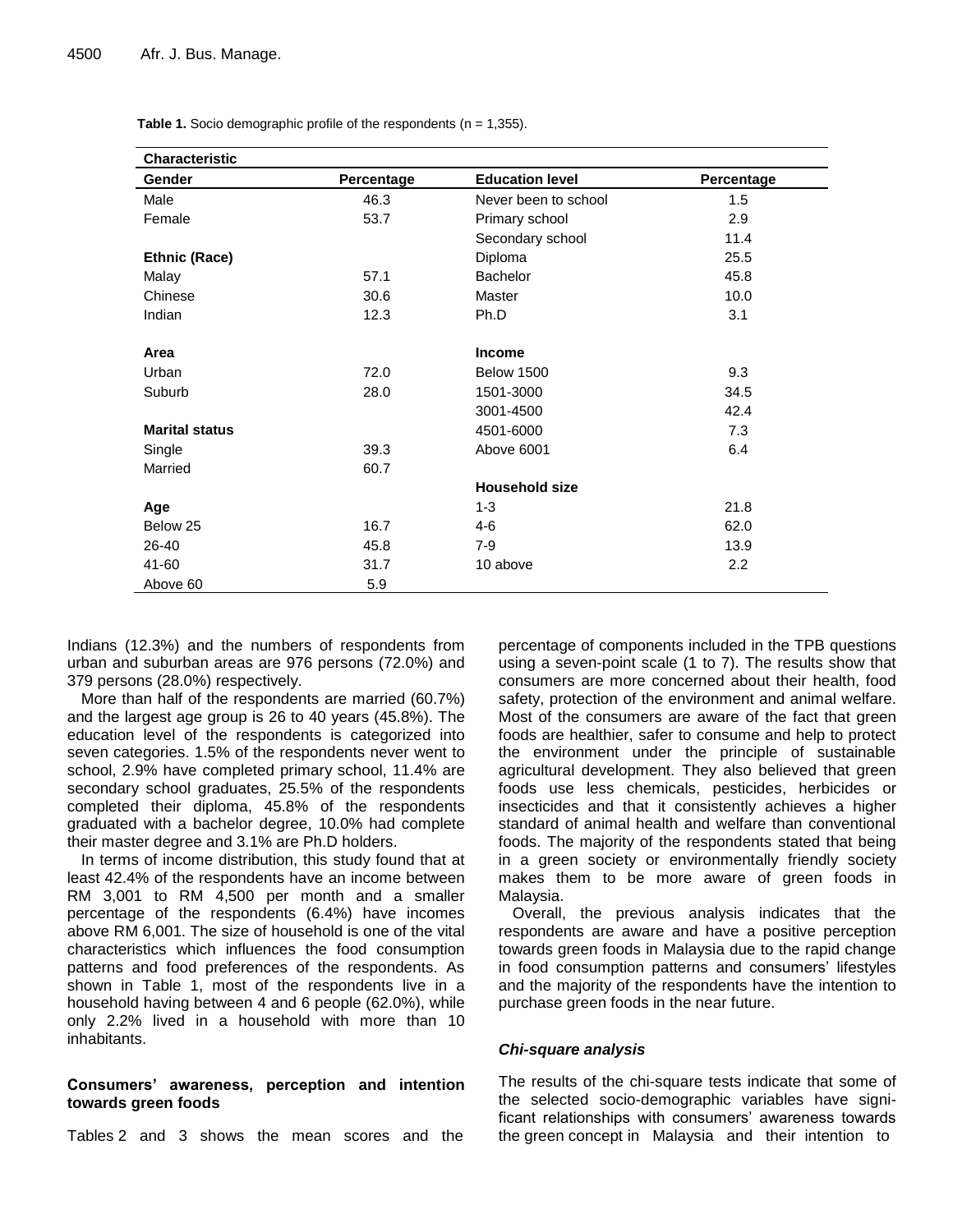**Table 2.** Respondents" awareness towards the green concept.

|                                         |     | Frequency | (%)  |      |
|-----------------------------------------|-----|-----------|------|------|
| <b>Statement</b>                        | Yes | Nο        | Yes  | No   |
| Have you heard about the green concept? | 708 | 647       | 52.3 | 47., |

**Table 3.** Respondents" perception and intention towards green foods consumption in Malaysia.

| <b>Statement</b>                                                                                                                            |     | Likert scale score* (%) |       |       |      |      |      |      |
|---------------------------------------------------------------------------------------------------------------------------------------------|-----|-------------------------|-------|-------|------|------|------|------|
|                                                                                                                                             |     | $2^*$                   | $3^*$ | $4^*$ | 5*   | $6*$ | 7*   | Mean |
| In my opinion, green foods are healthier, have better<br>quality and are safer than conventional foods.                                     | 1.0 | 1.5                     | 2.8   | 11.4  | 20.7 | 42.5 | 20.1 | 5.57 |
| To me, green foods will help to protect the environment.                                                                                    | 0.9 | 1.5                     | 2.7   | 13.2  | 25.2 | 41.5 | 15.0 | 5.45 |
| I believe green foods can prevent unnecessary animal<br>suffering since research on green foods does not<br>perform experiments on animals. | 2.0 | 2.4                     | 4.4   | 17.6  | 23.9 | 36.2 | 13.5 | 5.22 |
| Being in a green society or an environmentally friendly<br>society makes me more aware of green foods.                                      | 1.0 | 4.0                     | 4.1   | 21.0  | 26.1 | 29.7 | 14.1 | 5.13 |
| I intend to purchase green foods in the near future.                                                                                        | 4.0 | 3.9                     | 6.7   | 18.5  | 24.1 | 27.8 | 15.1 | 4.98 |

 $*1$  = Strongly disagree;  $7$  = Strongly agree.

| Socio-demographic variables | $\gamma^2$ |  |
|-----------------------------|------------|--|
| Gender                      | 0.229      |  |
| Race                        | 3.638E2*   |  |
| Area                        | 49.444*    |  |
| Age                         | 58.511*    |  |
| <b>Education level</b>      | 39.751*    |  |
| Income                      | 26.960*    |  |
| Lifestyle                   | 3.445      |  |

**Table 4.** Chi-square values and respondents" awareness of the green concept in Malaysia.

\*Significant at 1% level.

purchase green foods in the near future. The sociodemographic variables that were chosen in this study included gender, race, area, age, education level, income and consumers' lifestyle. Lifestyle was classified into seven categories (that is, care for food safety, care for the environment, care for animal welfare, health conscious, athletic (into sport), religious and vegetarian). The consumer"s lifestyle might also influence their awareness or intention towards purchasing green foods.

Table 4 shows the chi-square tests which were used to test whether there are significant differences between selected socio-demographic characteristics and consumers" awareness towards the green concept in Malaysia. The results showed that a significant interaction was found between the geographical area and the awareness of the green concept in Malaysia . It shows

that consumers from urban areas were more aware of the green concept than consumers from suburban areas ( $\chi^2$  = 49.444, *p* <0.01) and Chinese Malaysians were more aware of the green concept than Malay and Indian Malaysians  $\left(x^2\right) = 3.638E2, \, p \leq 0.01$ ). In terms of age, consumers who are below 35 years old were more aware of the green concept ( $\chi^2$  = 58.511, *p* < 0.01). Furthermore, consumers who have a higher education level (Bachelor and above)  $(x^2 = 39.751, p < 0.01)$  and higher income (above RM 3001) were more aware of the green concept in Malaysia than the other income groups  $\alpha^2 = 3.445$ , p  $< 0.01$ ).

The information presented in Table 5 shows the chisquare test results for the socio-demographic variables and consumers' intention to purchase green foods in the near future. The results show that consumers who have a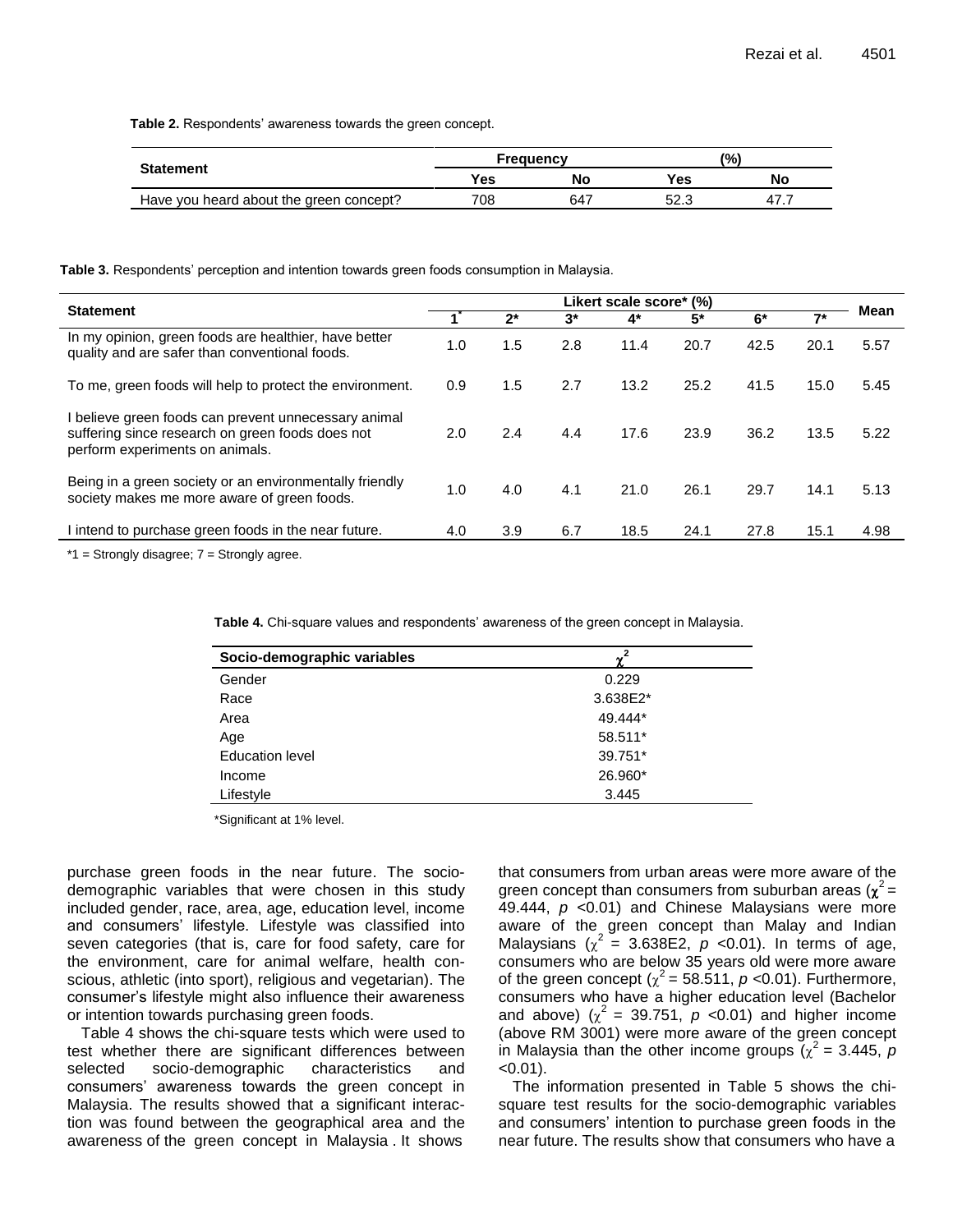| Socio-demographic variables | $\mathbf v$ |
|-----------------------------|-------------|
| Gender                      | 0.435       |
| Race                        | 2.804       |
| Area                        | 1.892       |
| Age                         | 0.806       |
| <b>Education level</b>      | 1.137E2*    |
| Income                      | 1.344E2*    |
| Lifestyle                   | 22.810*     |

**Table 5.** Chi-square values and respondents' intention to purchase green foods in the near future.

\*Significant at 1% level.

higher education level (Bachelor and above) are more likely to purchase green foods than the respondents who have a low education level ( $\chi^2$  = 1.137E2,  $p$  <0.01). In addition, the respondents who have a higher income (RM 3001 and above) were more intent on purchasing green foods in the near future ( $\chi^2$  = 1.344E2,  $p$  < 0.01). In terms of the respondents" lifestyles, the respondents who are health conscious and more concerned about food safety were more intent on purchasing green foods than other consumers ( $\chi^2$  = 22.810, *p* < 0.01).

# **DISCUSSION**

The theory of planned behavior was used in this study to investigate consumers" awareness and intention towards green food consumption in Malaysia. It is important for the food industry to know the consumers' intention topurchase green foods so that they can produce food products which can satisfy consumers' needs and wants. The influence of consumers' attitude or perception, subjective norms (green society or environmentally friendly society) and the perceived behavioral control (food safety, environmental protection and animal welfare) over the consumption of green foods contribute to making them more aware and conscious about green foods in Malaysia. External variables such as the selected socio-demographic variables like race, area, age, education level and income have a strong relationship with consumers' awareness and perception towards green food consumption.

The results suggested that consumers with higher education levels, higher income, who live in urban areas, are Chinese and age below 35 year old were more likely to be aware of and have a positive perception towards green food consumption. The results also show that consumers who were more concerned with food safety issues have higher intention to purchase green foods in Malaysia.

The findings also indicate that the majority of the consumers had the intention to purchase green foods in the near future. Socio-demographic variables such as education level, income and lifestyle have a strong

relationship with the consumers' intention to purchase green foods. Consumers who have higher education levels are more intent on purchasing green foods. This is due to the fact that they are more aware of the advantages of consuming green foods such as the health and nutrition aspects as well as the fact that there is little or no use of chemicals, they are safer, environmentally friendly and are concerned about animal welfare issues. Higher income consumers' also have a higher intention to purchase green foods in the near future because the price of green foods is 10 to 50% higher than the conventional foods. Thus, green food producers should develop their marketing strategies to target middle and high income consumers who can afford to purchase green foods at the stipulated prices.

Thus, understanding consumers" awareness and intention towards green food consumption is very important for any food industry or food marketer, especially as the food they produce is critical for food safety, environmental products and healthy products. Cases such as the Nipah virus and bird flu variant H5N1 which were mentioned earlier have caused consumers to be more aware about the food they purchase and consume.

Although, there is growing concern among consumers highlighting the importance of food safety, environmentally friendly products, animal welfare and healthy food products, the implementation of green production and marketing strategies are still not widely practiced in the Malaysian food industry. Since the market for green foods is still a new concept to Malaysians, more effort should be carried out to disseminate the green concept and the consumption of green food to Malaysians in general. Therefore, food producers or marketers need to understand consumers" behavior and how Malaysian consumers" purchasing behavior is affected by their socio-demographic characteristics.

# **ACKNOWLEDGMENT**

The authors would like to thank University Putra Malaysia (UPM) for giving them a Research University Grant